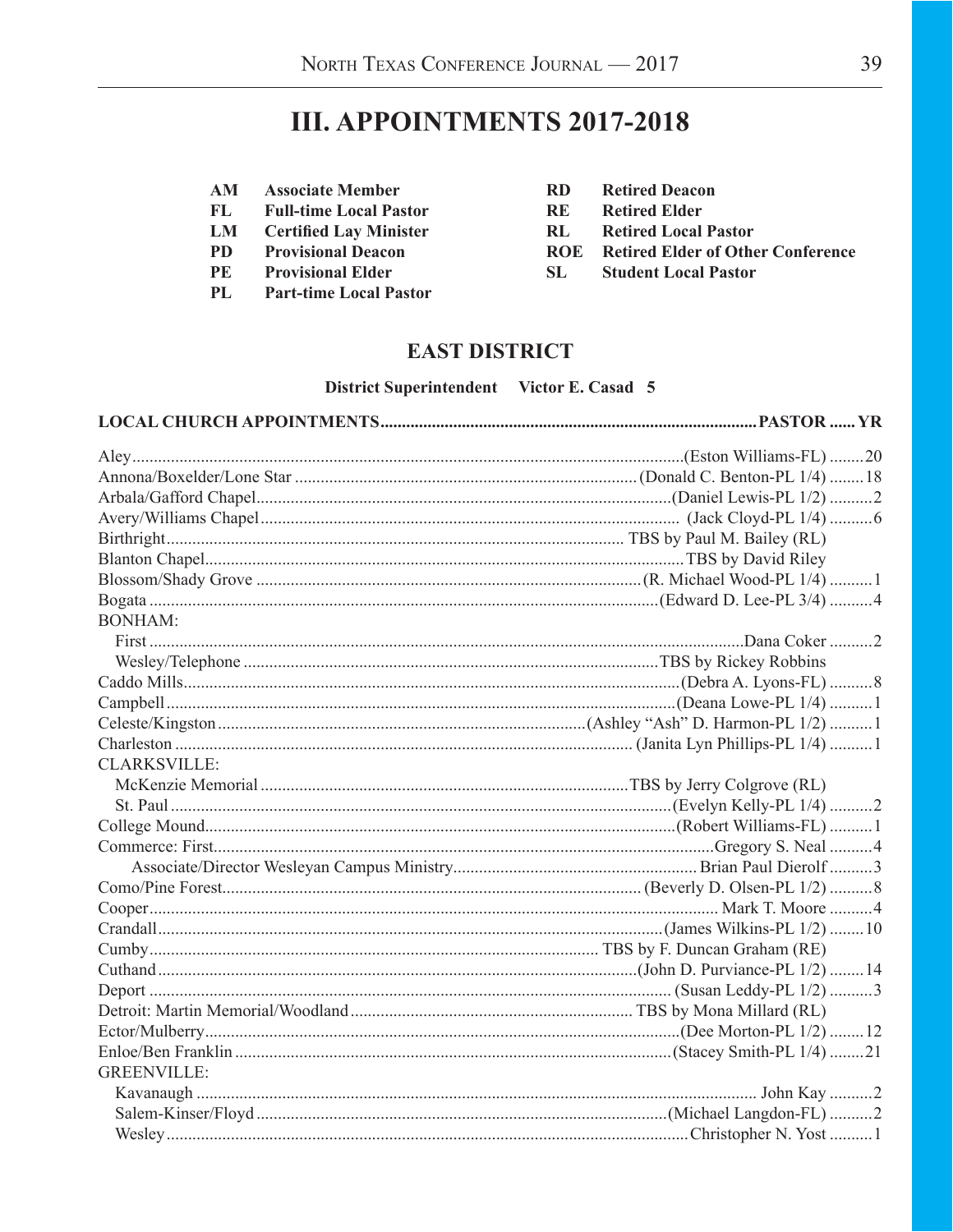| North Lamar Parish: Belk/Chicota/Powderly/Mt. Tabor-Sumner (William Mark Hutchison-FL)  14            |  |
|-------------------------------------------------------------------------------------------------------|--|
| PARIS:                                                                                                |  |
|                                                                                                       |  |
|                                                                                                       |  |
|                                                                                                       |  |
|                                                                                                       |  |
|                                                                                                       |  |
|                                                                                                       |  |
|                                                                                                       |  |
|                                                                                                       |  |
|                                                                                                       |  |
|                                                                                                       |  |
| <b>SULPHUR SPRINGS:</b>                                                                               |  |
|                                                                                                       |  |
|                                                                                                       |  |
|                                                                                                       |  |
|                                                                                                       |  |
| TERRELL:                                                                                              |  |
|                                                                                                       |  |
|                                                                                                       |  |
|                                                                                                       |  |
|                                                                                                       |  |
|                                                                                                       |  |
|                                                                                                       |  |
| WINNSBORO:                                                                                            |  |
|                                                                                                       |  |
|                                                                                                       |  |
|                                                                                                       |  |
|                                                                                                       |  |
| APPOINTMENTS TO EXTENSION MINISTRIES                                                                  |  |
| Charles L. Aaron, Jr (¶344.1a(3))  Assoc. Director, Intern Program, Perkins School of Theology, SMU 1 |  |
|                                                                                                       |  |

| CERTIFIED LAY MINISTER (LM) ASSIGNMENTS |  |
|-----------------------------------------|--|
|                                         |  |
|                                         |  |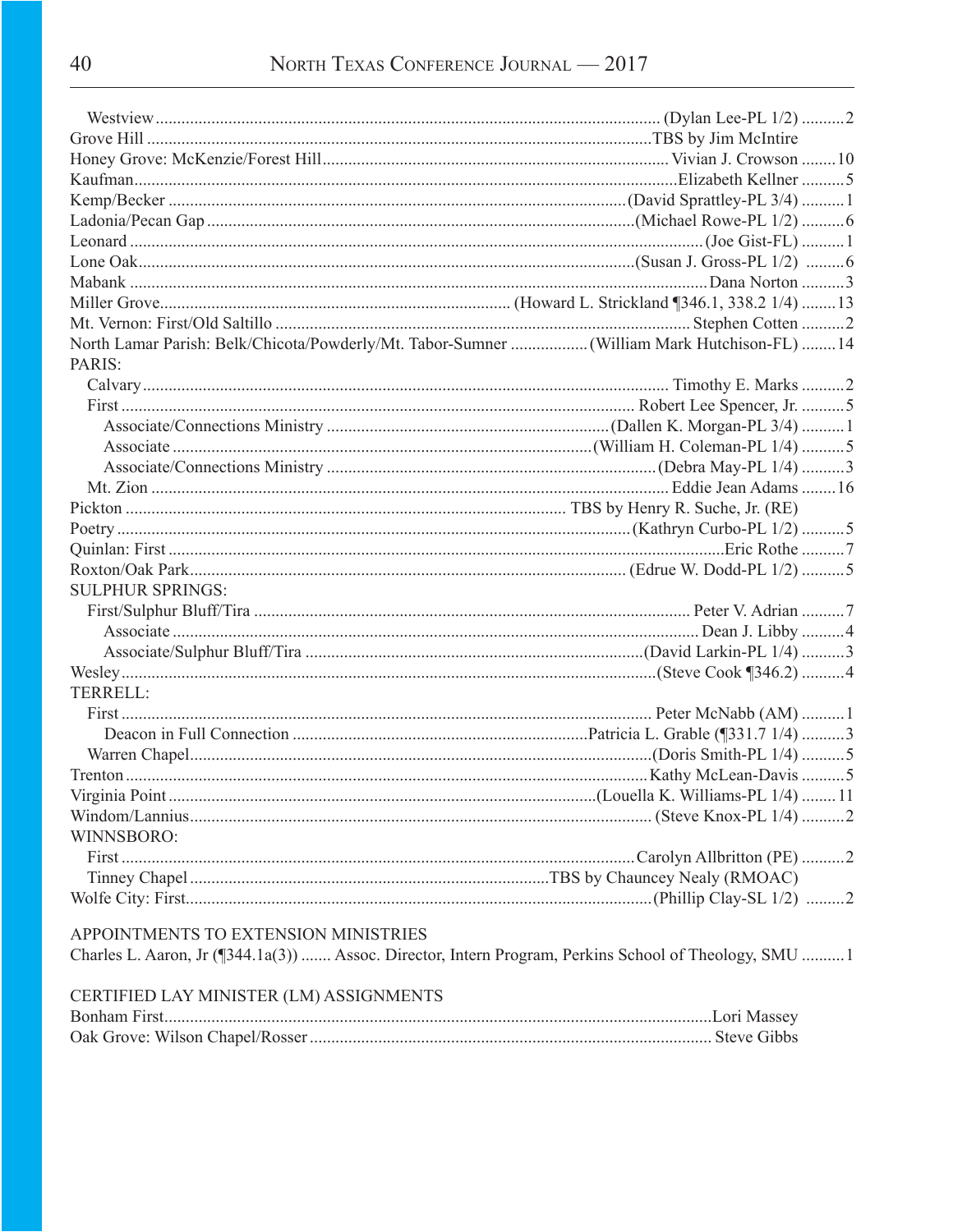# **METRO DISTRICT**

District Superintendent Camille Gaston 5

#### 

| <b>CARROLLTON:</b> |  |
|--------------------|--|
|                    |  |
|                    |  |
|                    |  |
|                    |  |
| DALLAS:            |  |
|                    |  |
|                    |  |
|                    |  |
|                    |  |
|                    |  |
|                    |  |
|                    |  |
|                    |  |
|                    |  |
|                    |  |
|                    |  |
|                    |  |
|                    |  |
|                    |  |
|                    |  |
|                    |  |
|                    |  |
|                    |  |
|                    |  |
|                    |  |
|                    |  |
|                    |  |
|                    |  |
|                    |  |
|                    |  |
|                    |  |
|                    |  |
|                    |  |
|                    |  |
|                    |  |
|                    |  |
|                    |  |
|                    |  |
|                    |  |
|                    |  |
|                    |  |
|                    |  |
|                    |  |
|                    |  |
|                    |  |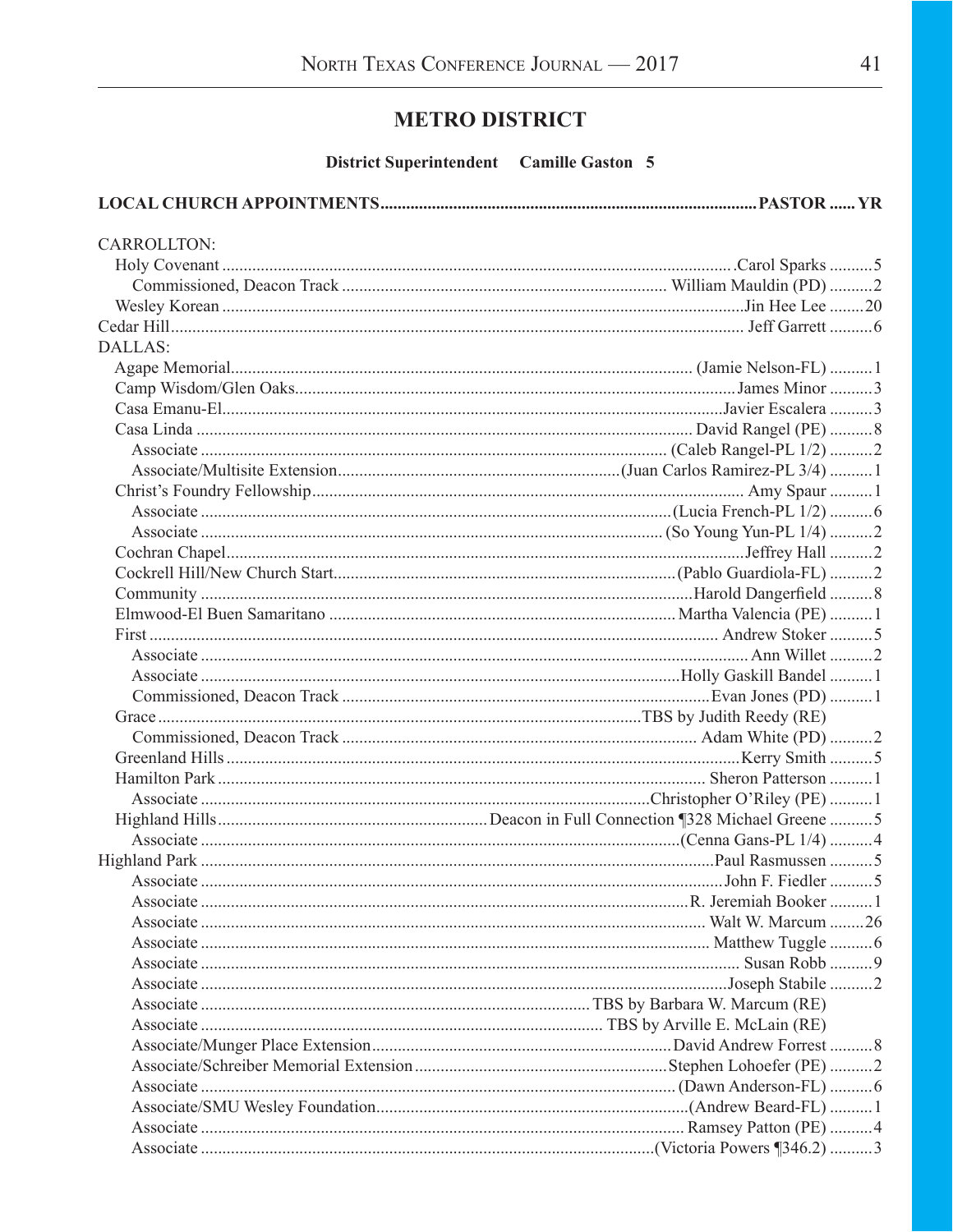| DESOTO:      |  |
|--------------|--|
|              |  |
|              |  |
|              |  |
|              |  |
| DUNCANVILLE: |  |
|              |  |
|              |  |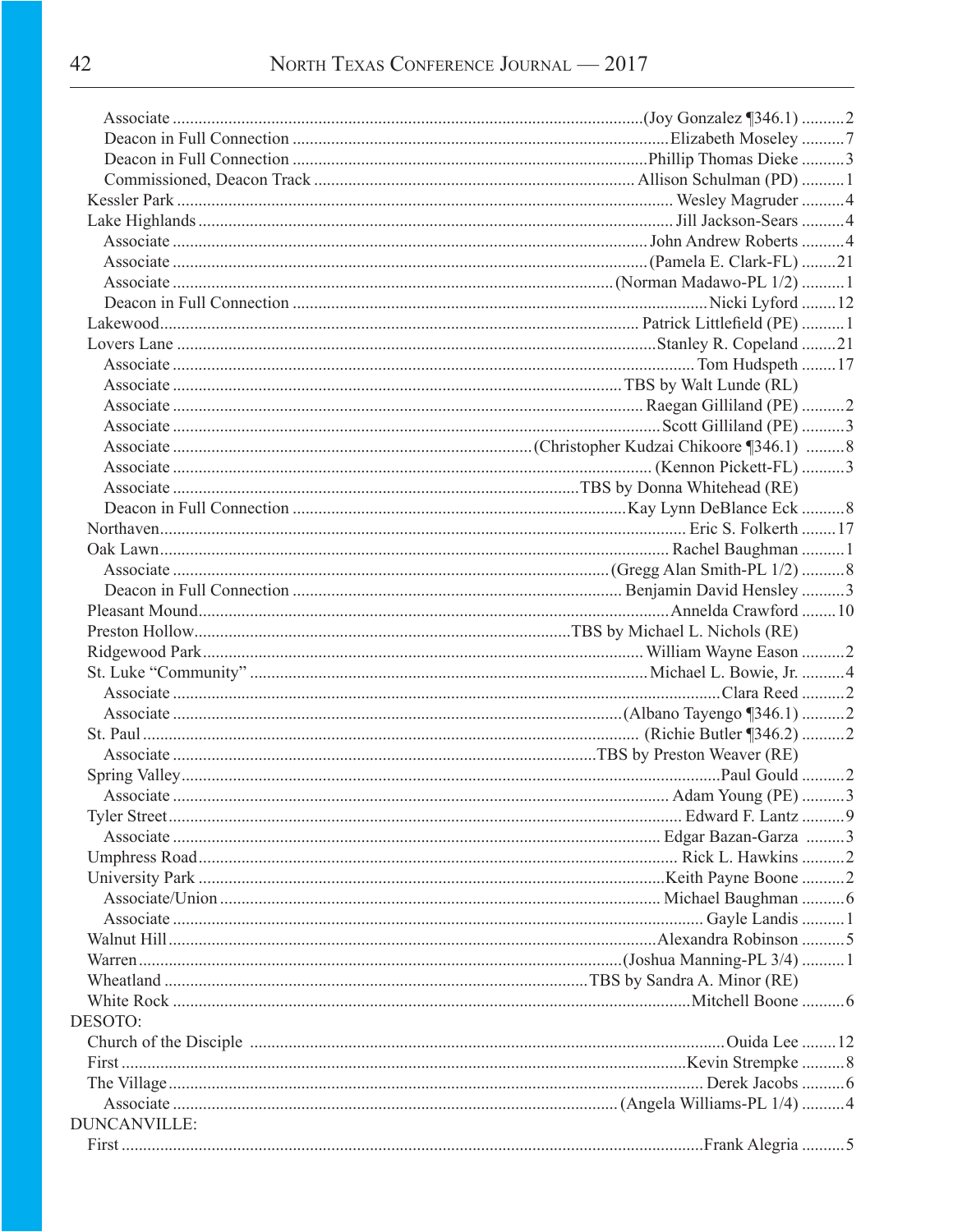| <b>FARMERS BRANCH:</b> |  |
|------------------------|--|
|                        |  |
|                        |  |
|                        |  |
|                        |  |
|                        |  |
| <b>GARLAND:</b>        |  |
|                        |  |
|                        |  |
|                        |  |
|                        |  |
|                        |  |
|                        |  |
| <b>GRAND PRAIRIE:</b>  |  |
|                        |  |
|                        |  |
| <b>IRVING:</b>         |  |
|                        |  |
|                        |  |
|                        |  |
|                        |  |
|                        |  |
|                        |  |
|                        |  |
|                        |  |
|                        |  |
|                        |  |
|                        |  |
| <b>MESQUITE:</b>       |  |
|                        |  |
|                        |  |
|                        |  |
| RICHARDSON:            |  |
|                        |  |
|                        |  |
|                        |  |
|                        |  |
|                        |  |
|                        |  |
|                        |  |
|                        |  |
|                        |  |
|                        |  |
|                        |  |
|                        |  |
|                        |  |
|                        |  |
|                        |  |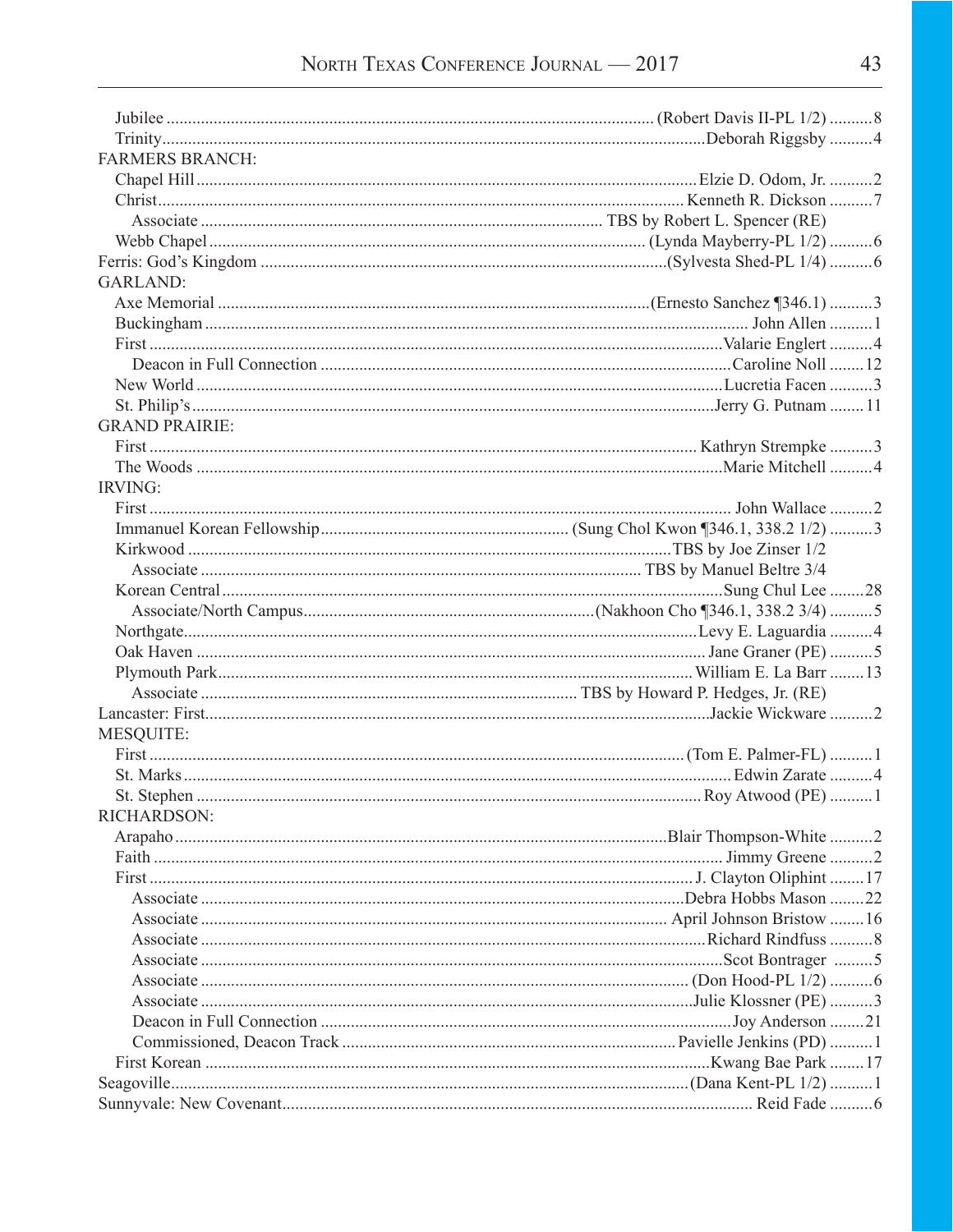## APPOINTMENTS TO EXTENSION MINISTRIES

| Maria Dixon Hall, Deacon in Full Connection (1331.1a) Associate Professor Organizational Comm., SMU 4   |  |
|---------------------------------------------------------------------------------------------------------|--|
|                                                                                                         |  |
|                                                                                                         |  |
|                                                                                                         |  |
|                                                                                                         |  |
|                                                                                                         |  |
|                                                                                                         |  |
|                                                                                                         |  |
|                                                                                                         |  |
|                                                                                                         |  |
|                                                                                                         |  |
|                                                                                                         |  |
|                                                                                                         |  |
|                                                                                                         |  |
|                                                                                                         |  |
|                                                                                                         |  |
|                                                                                                         |  |
|                                                                                                         |  |
|                                                                                                         |  |
|                                                                                                         |  |
|                                                                                                         |  |
| Ugonna Onuoha, Deacon in Full Connection (¶331.1a) Staff Chaplain, Children's Medical Center, Dallas  8 |  |
|                                                                                                         |  |
|                                                                                                         |  |
| JamesPaul Qazilbash, Deacon in Full Connection (¶331.1a) Chaplain, Our Children's House 6               |  |
|                                                                                                         |  |
|                                                                                                         |  |
|                                                                                                         |  |
| Owen Ross (¶344.1a(1)) Director of New Church Development & Congregational Transformation, NTC 1        |  |
| Steve Sobczak, Deacon in Full Connection (¶331.1a)CPE, Huguley Hospital, Fort Worth 2                   |  |
|                                                                                                         |  |
| Sarah Squires, Deacon in Full Connection (¶331.1a)Exec. Director, Wesley Rankin Community Center  9     |  |
|                                                                                                         |  |
|                                                                                                         |  |
|                                                                                                         |  |
|                                                                                                         |  |
|                                                                                                         |  |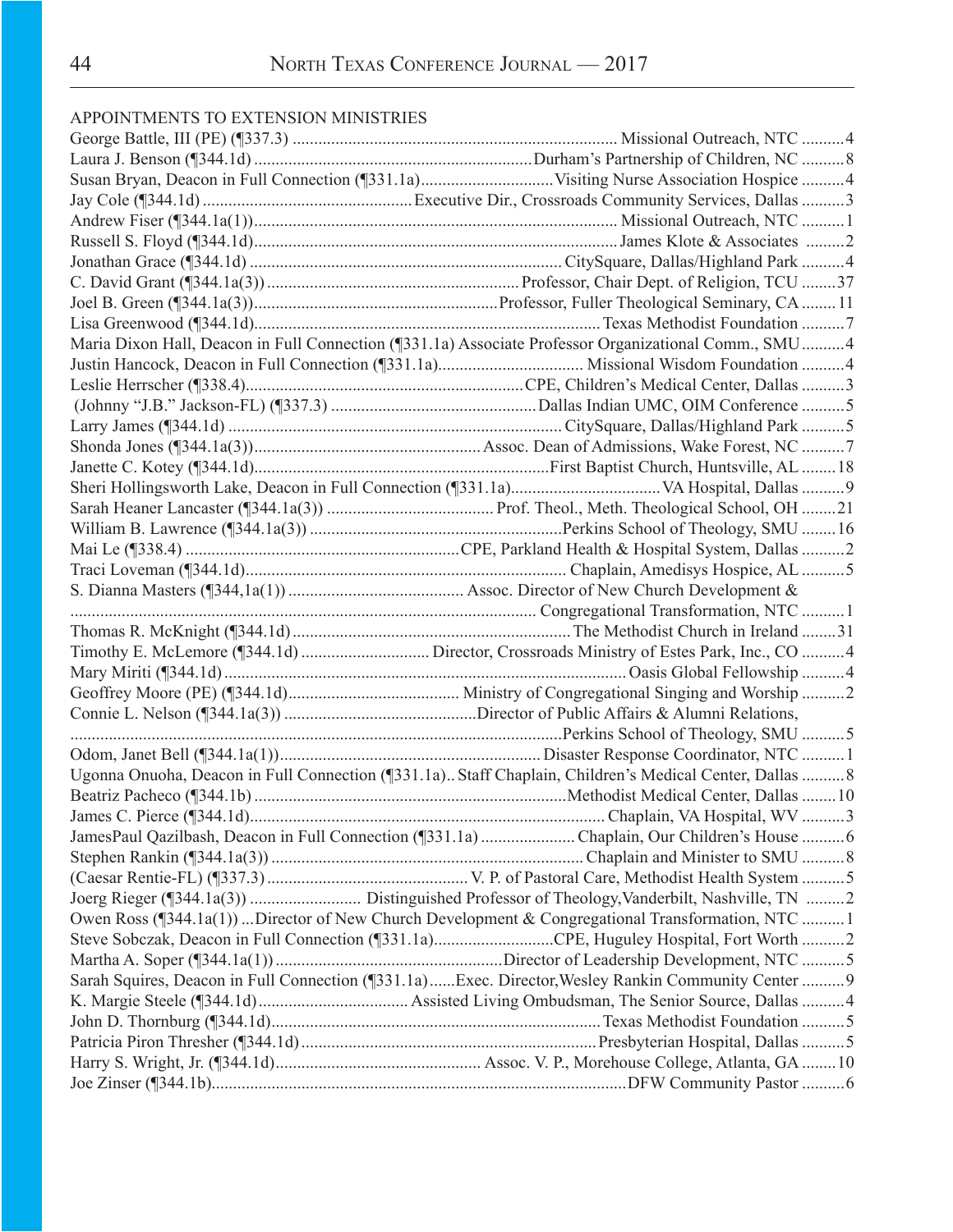| <b>DEACONESS</b>                        |  |
|-----------------------------------------|--|
|                                         |  |
|                                         |  |
| CERTIFIED LAY MINISTER (LM) ASSIGNMENTS |  |
|                                         |  |

# NORTH CENTRAL DISTRICT

District Superintendent Ronald D. Henderson 5

|--|--|

| ALLEN:             |  |
|--------------------|--|
|                    |  |
|                    |  |
|                    |  |
|                    |  |
|                    |  |
|                    |  |
|                    |  |
|                    |  |
|                    |  |
|                    |  |
|                    |  |
|                    |  |
|                    |  |
| <b>CARROLLTON:</b> |  |
|                    |  |
|                    |  |
|                    |  |
|                    |  |
|                    |  |
|                    |  |
|                    |  |
|                    |  |
|                    |  |
|                    |  |
|                    |  |
|                    |  |
|                    |  |
|                    |  |
| <b>DENTON:</b>     |  |
|                    |  |
|                    |  |
|                    |  |
|                    |  |
|                    |  |
|                    |  |
|                    |  |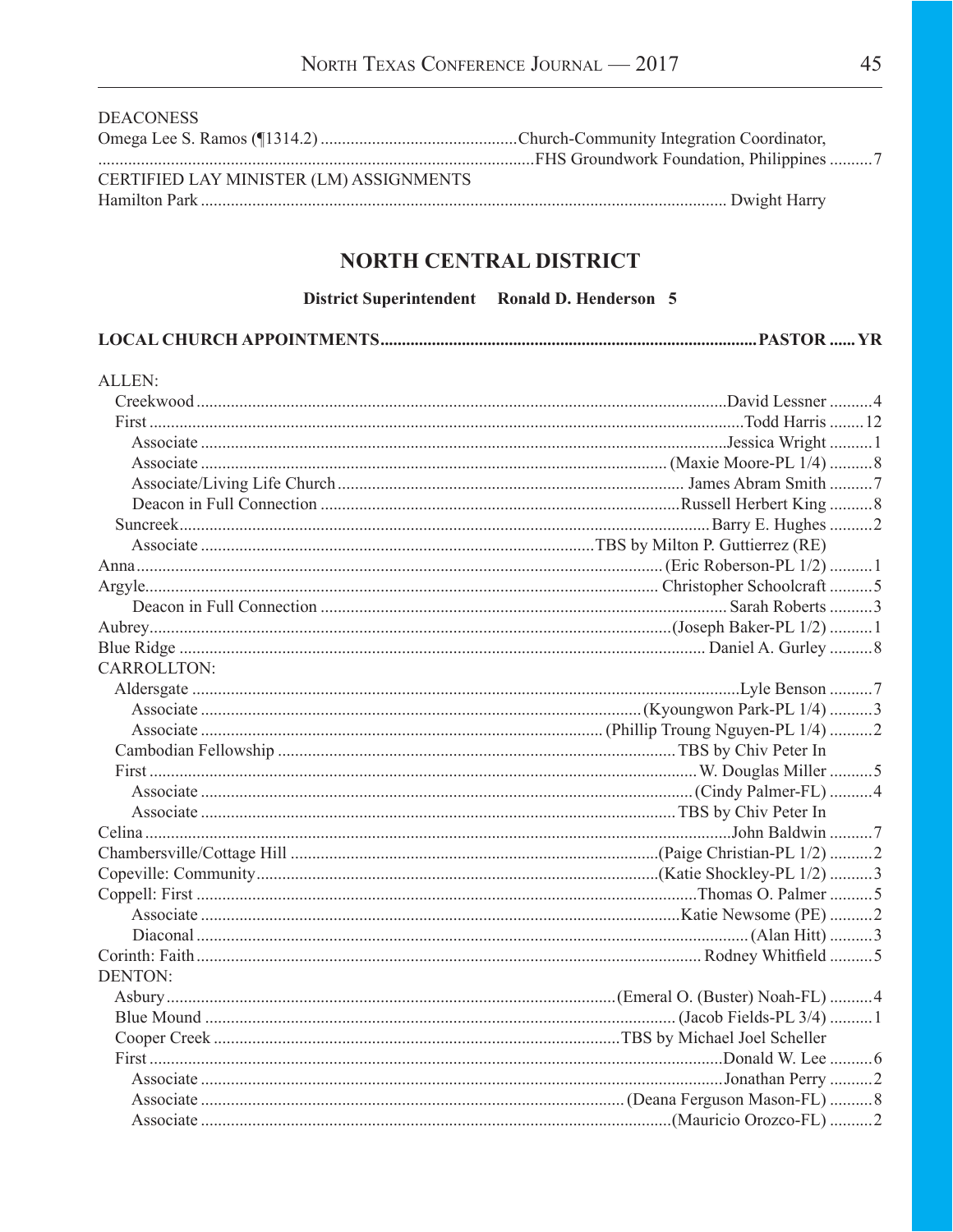| <b>FLOWER MOUND:</b> |  |
|----------------------|--|
|                      |  |
|                      |  |
|                      |  |
|                      |  |
|                      |  |
|                      |  |
|                      |  |
|                      |  |
| FRISCO:              |  |
|                      |  |
|                      |  |
|                      |  |
|                      |  |
|                      |  |
|                      |  |
|                      |  |
|                      |  |
|                      |  |
|                      |  |
| <b>GARLAND:</b>      |  |
|                      |  |
|                      |  |
|                      |  |
|                      |  |
|                      |  |
|                      |  |
|                      |  |
| LEWISVILLE:          |  |
|                      |  |
|                      |  |
|                      |  |
|                      |  |
| <b>LITTLE ELM:</b>   |  |
|                      |  |
|                      |  |
|                      |  |
| <b>MCKINNEY:</b>     |  |
|                      |  |
|                      |  |
|                      |  |
|                      |  |
|                      |  |
|                      |  |
|                      |  |
|                      |  |
|                      |  |
|                      |  |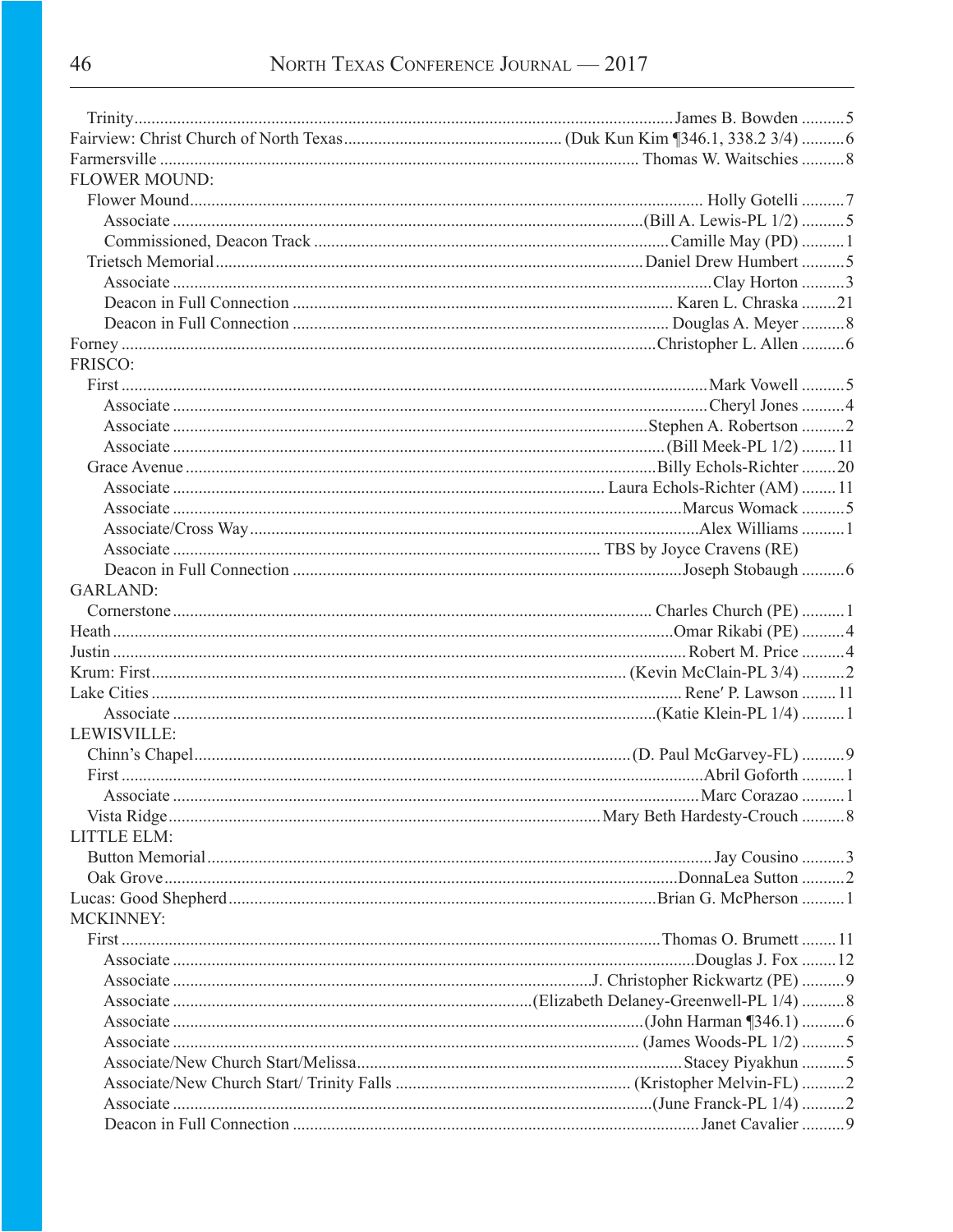| PLANO:         |  |
|----------------|--|
|                |  |
|                |  |
|                |  |
|                |  |
|                |  |
|                |  |
|                |  |
|                |  |
|                |  |
|                |  |
|                |  |
|                |  |
|                |  |
|                |  |
|                |  |
|                |  |
|                |  |
|                |  |
|                |  |
|                |  |
|                |  |
|                |  |
|                |  |
|                |  |
|                |  |
|                |  |
|                |  |
|                |  |
|                |  |
|                |  |
|                |  |
|                |  |
|                |  |
|                |  |
|                |  |
|                |  |
| <b>SACHSE:</b> |  |
|                |  |
|                |  |
|                |  |
|                |  |
|                |  |
|                |  |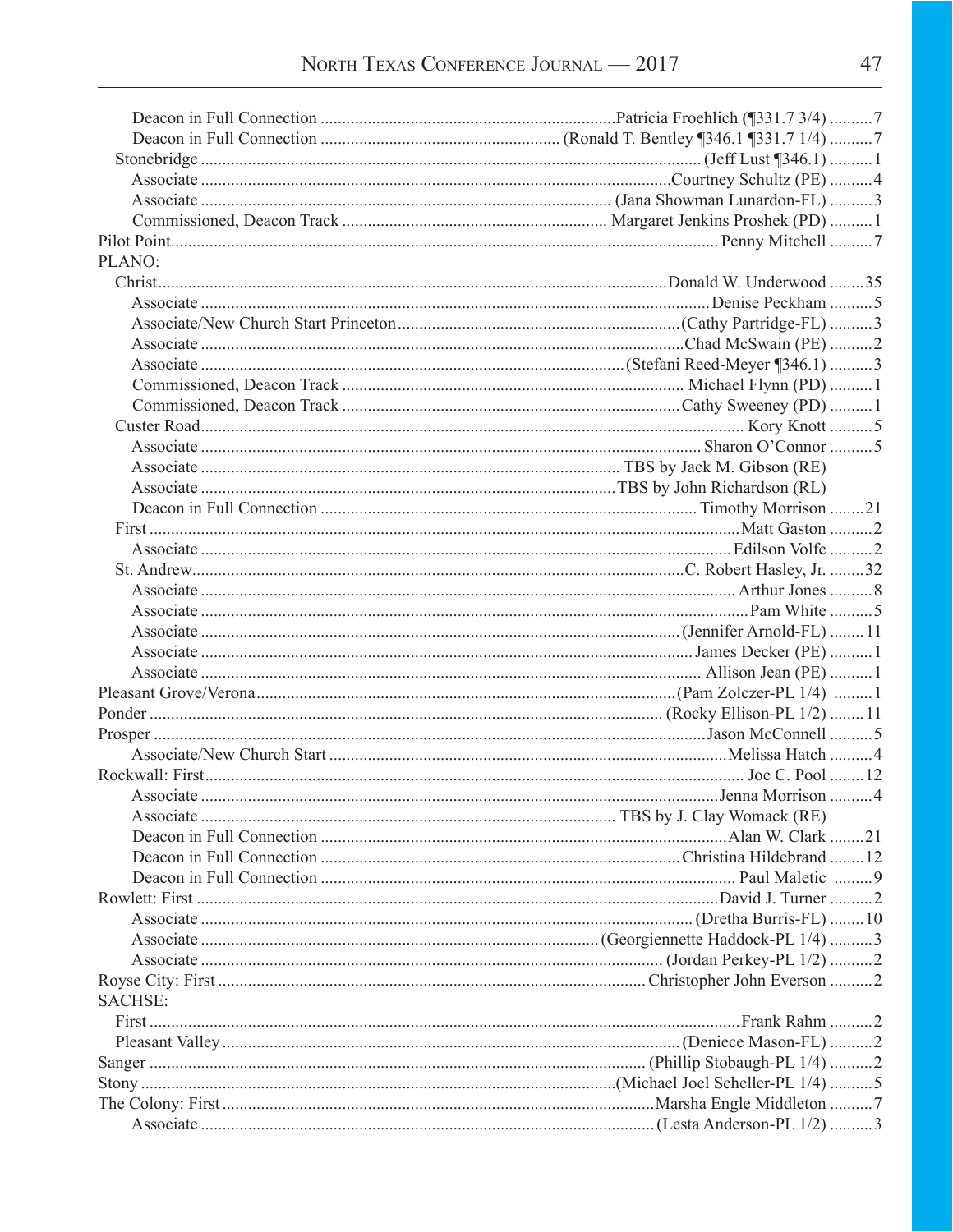### APPOINTMENTS TO EXTENSION MINISTRIES

| Tamara Gallaway, Commissioned, Deacon Track (¶331.4a) Tree of Life Spiritual Life Min. 1              |  |
|-------------------------------------------------------------------------------------------------------|--|
|                                                                                                       |  |
|                                                                                                       |  |
| Marjorie Bishir Hill, Deacon in Full Connection (¶331.1a)  Hinton Rural Life Center, Hayesville, NC 1 |  |
|                                                                                                       |  |
|                                                                                                       |  |
| Andrew Joseph Lewis (¶344.1a (1))  Assistant to Bishop & Director of Missional Outreach, NTC 1        |  |
| Elizabeth Lutz, Deacon in Full Connection (¶331.4a)Program Director, Flower Mound Senior Center 3     |  |
|                                                                                                       |  |
|                                                                                                       |  |
|                                                                                                       |  |
|                                                                                                       |  |
|                                                                                                       |  |
|                                                                                                       |  |
|                                                                                                       |  |
|                                                                                                       |  |
|                                                                                                       |  |
| Emma Williams, Commissioned, Deacon Track (¶331.1a)  Center for Leadership Development, NTC 1         |  |
|                                                                                                       |  |
|                                                                                                       |  |

CERTIFIED LAY MINISTER (LM) ASSIGNMENTS

Lake Cities...................................................................................................................................Virgil Aldag

# **NORTHWEST DISTRICT**

**District Superintendent L. Marvin Guier, III 7**

|--|--|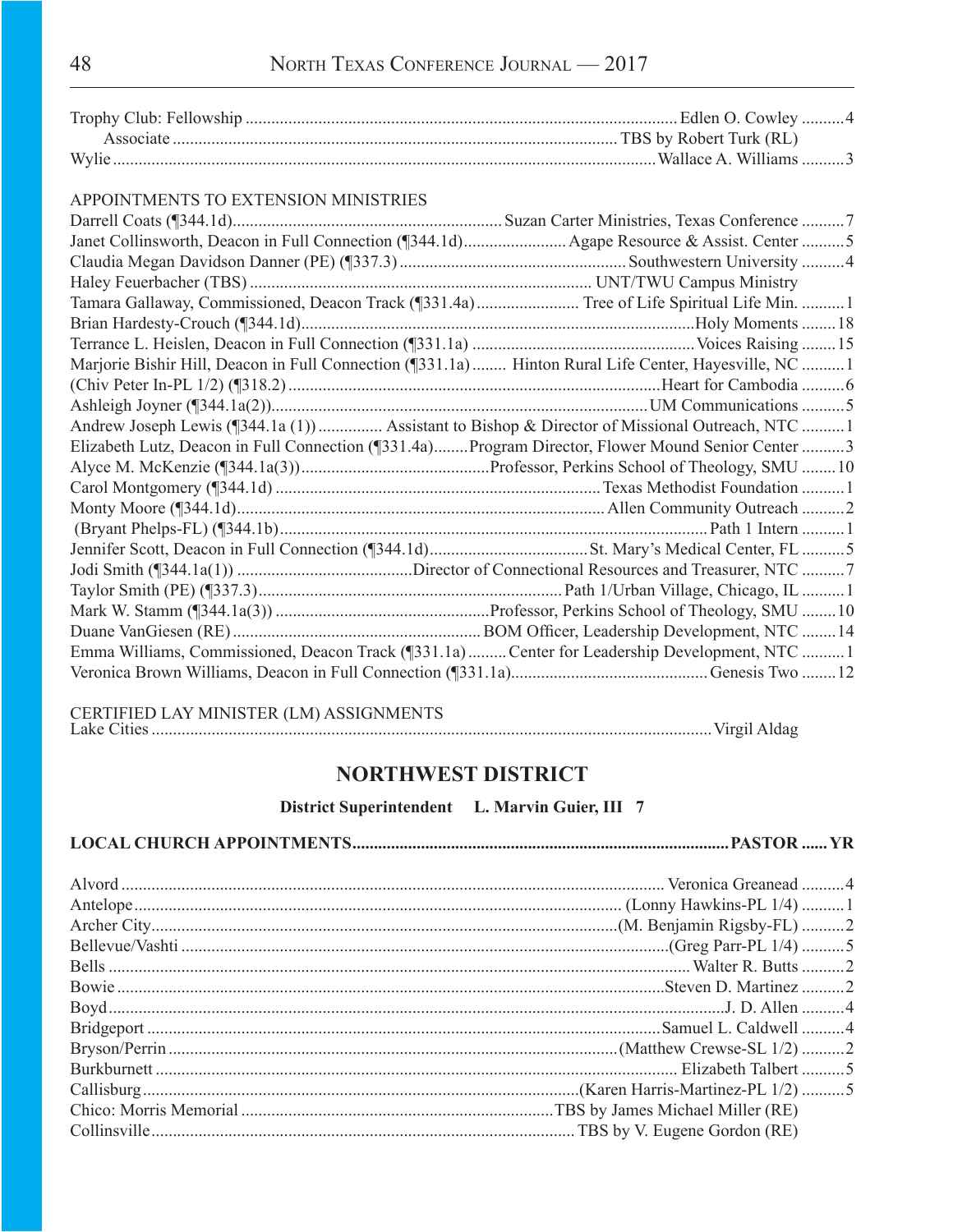| <b>DECATUR:</b>       |  |
|-----------------------|--|
|                       |  |
|                       |  |
|                       |  |
| <b>DENISON:</b>       |  |
|                       |  |
|                       |  |
|                       |  |
|                       |  |
|                       |  |
|                       |  |
|                       |  |
|                       |  |
| <b>GAINESVILLE:</b>   |  |
|                       |  |
|                       |  |
|                       |  |
|                       |  |
|                       |  |
|                       |  |
|                       |  |
|                       |  |
|                       |  |
|                       |  |
|                       |  |
|                       |  |
|                       |  |
|                       |  |
|                       |  |
|                       |  |
|                       |  |
|                       |  |
| <b>SHERMAN:</b>       |  |
|                       |  |
|                       |  |
|                       |  |
|                       |  |
|                       |  |
|                       |  |
|                       |  |
|                       |  |
|                       |  |
|                       |  |
|                       |  |
|                       |  |
|                       |  |
| <b>WICHITA FALLS:</b> |  |
|                       |  |
|                       |  |
|                       |  |
|                       |  |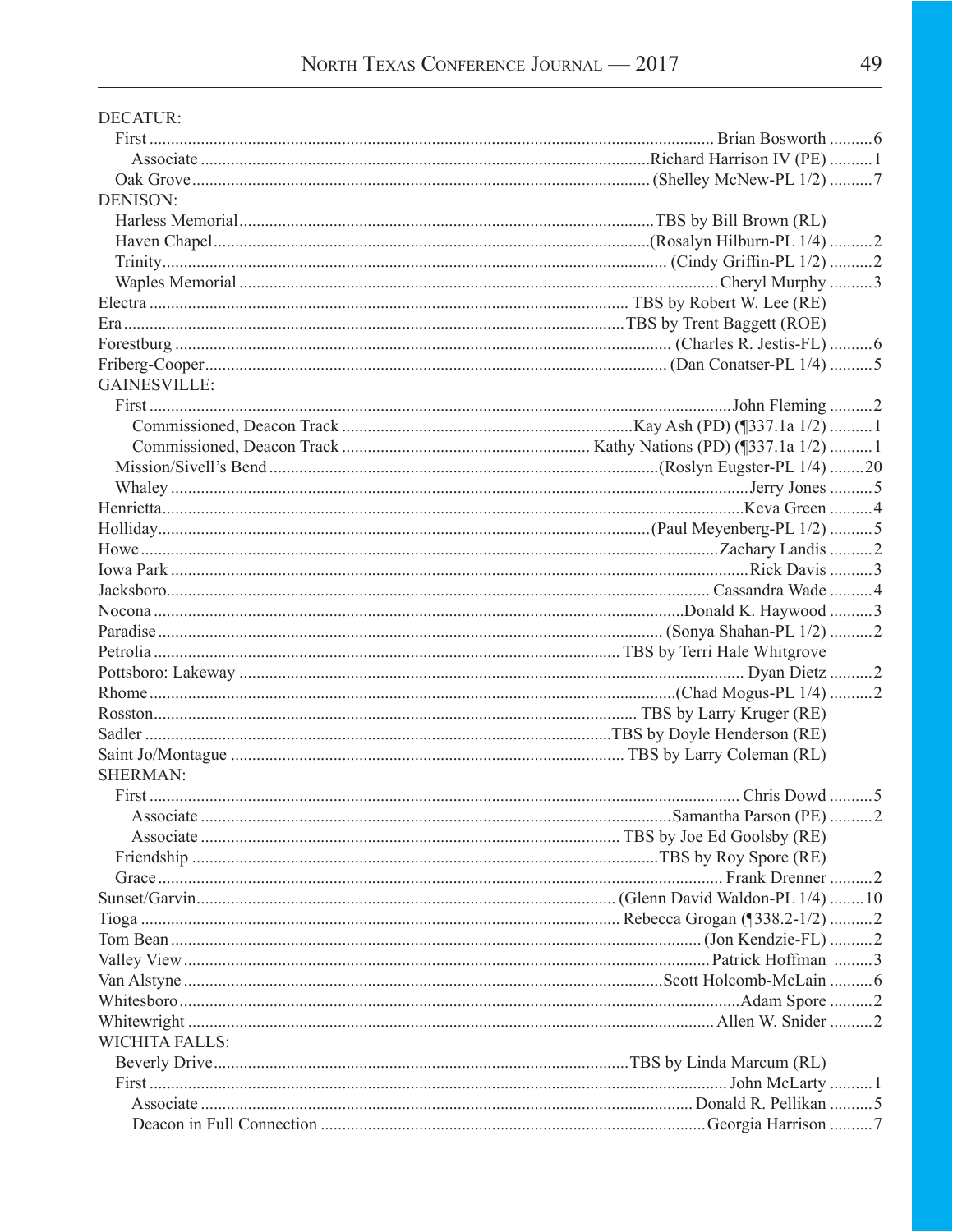### APPOINTMENTS TO EXTENSION MINISTRIES

| United Regional Health Care System, Wichita Falls  1 |
|------------------------------------------------------|

### CERTIFIED LAY MINISTER (LM) ASSIGNMENTS

| m. |  |
|----|--|
|----|--|

# **SPECIAL APPOINTMENTS**

| MILITARY CHAPLAINS                  |  |  |                                       |  |  |  |
|-------------------------------------|--|--|---------------------------------------|--|--|--|
|                                     |  |  |                                       |  |  |  |
| PERSONAL LEAVE OF ABSENCE (¶353.2a) |  |  |                                       |  |  |  |
|                                     |  |  |                                       |  |  |  |
|                                     |  |  |                                       |  |  |  |
|                                     |  |  |                                       |  |  |  |
|                                     |  |  |                                       |  |  |  |
|                                     |  |  |                                       |  |  |  |
| FAMILY LEAVE OF ABSENCE (¶353.2b)   |  |  |                                       |  |  |  |
|                                     |  |  |                                       |  |  |  |
|                                     |  |  |                                       |  |  |  |
| TRANSITIONAL LEAVE (353.2c)         |  |  |                                       |  |  |  |
|                                     |  |  | $P(1, 0.00, 0.00)$ $P(1, 0.00, 0.00)$ |  |  |  |

| $\mathcal{L}$ . The set of $\mathcal{L}$ is the set of $\mathcal{L}$ and $\mathcal{L}$ is the set of $\mathcal{L}$ |  |  |
|--------------------------------------------------------------------------------------------------------------------|--|--|

### MEDICAL LEAVE (¶356)